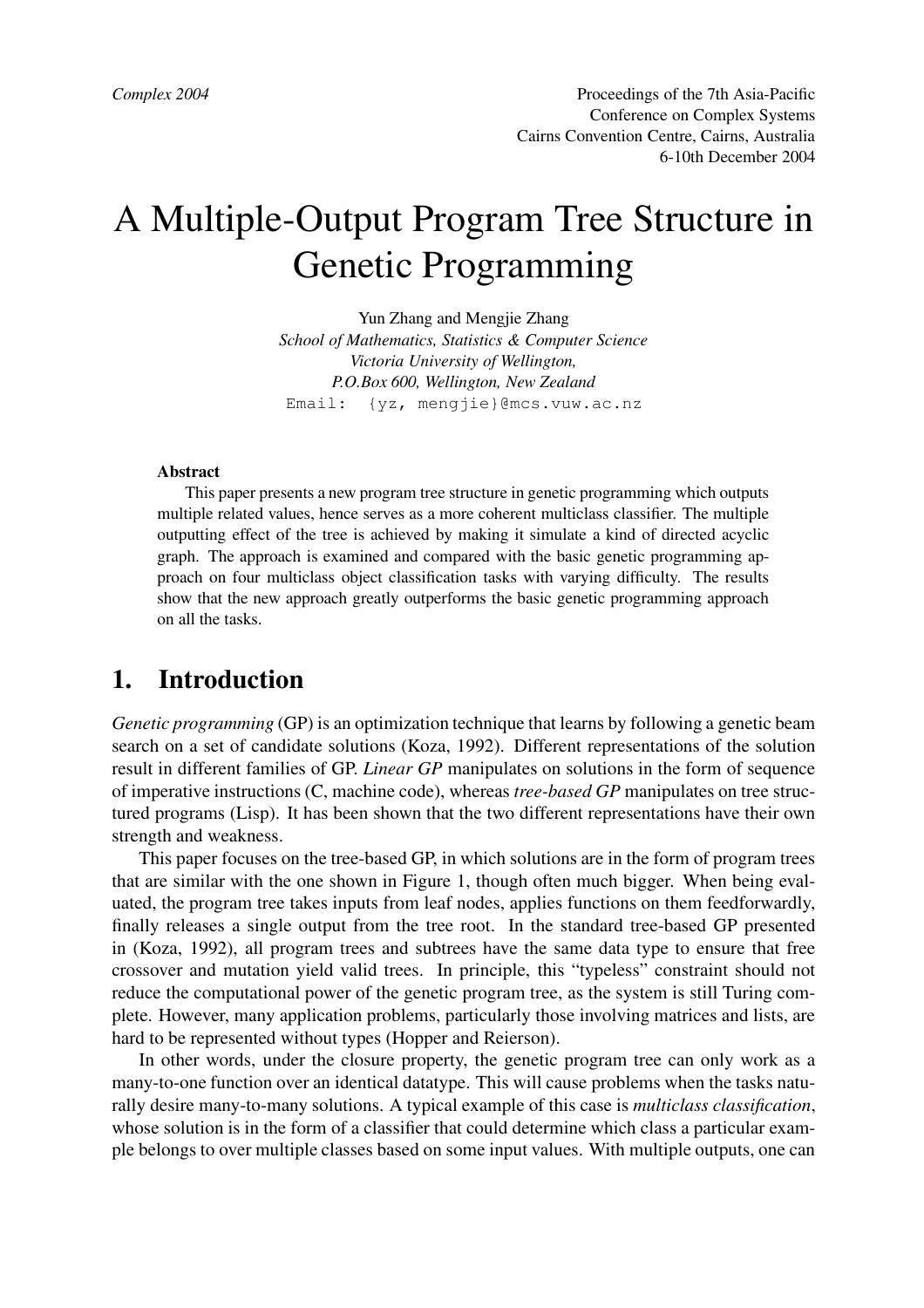consider each of the outputs corresponding to a distinct class. Multi-layer feed forward neural networks, the current dominator of this area, usually uses exactly this approach (Rumelhart et al., 1986).

The research of applying the standard tree based GP on multiclass classification is an active area. Previous works are mainly focused on how to transform the single output value of the program into a class label over multiple classes (Loveard and Ciesielski, 2001; Zhang and Smart, 2004). Solutions are mostly to partition the range of the program output into regions, one per class, then consider the class corresponding to the region that the output value lies in as the result. The range partitioning, which needs to decide both region boundaries and the class ordering, can either be manually predefined, which would require domain knowledge and/or expensive trials, or automatically learnt, which would be time consuming and often result in unnecessarily complex programs.

The undesirable range partitioning problem could be eliminated with a multiple-output solution representation of genetic programs. Along this track, one old idea was to use a sequence of independent programs, one regarding each output, to gain a multiple-output effect. However the independency over outputs does not reflect the relationship/relavance between different classes.

Another idea was to use the *multiple roots tree* (MRtree) structure, as shown in Figure 2. This structure is actually the *loppy directed acyclic graph* (LDAG), with nodes of no in-edges considered leaves, and nodes of no out-edges considered roots. "Loppy" means that we do desire cycles if one ignores the directions of arrows, which will overcome the problem of using a sequence of program trees, as addressed above. However, evolving this structure by the standard tree-based GP is difficult. Firstly, the initial solution space of MRtree is hard to generate. One needs to consider the reuse of nodes and the acyclic property. Secondly, applying tree-based crossover and mutation to MRTrees would yield invalid child programs.



Figure 1. *Standard Program Tree (SDtree)*

Figure 2. *Multiple Roots Program Tree (MRtree)*

This paper introduces a new structure called *Modi*. Its name refers to the idea of making the program tree work as a **modi***fying* component that computes outputs by modifying a predefined output structure, in contrast to the traditional *outputting* based program tree structure, which releases the output from the root node of the program tree. The elite of Modi is that, it is structurally equivalent to the standard program trees (SDTree) thus preserves the consistency of crossover and mutation, yet it is functionally equivalent to the MRTree thus reasonably outputs a list of values.

The rest of the paper is organized as follows. Section 2 describes the new program structure, Modi. Section 3 describes the experiment configuration and image data sets. Section 4 presents the results with discussions. Section 5 draws the main conclusions and gives future working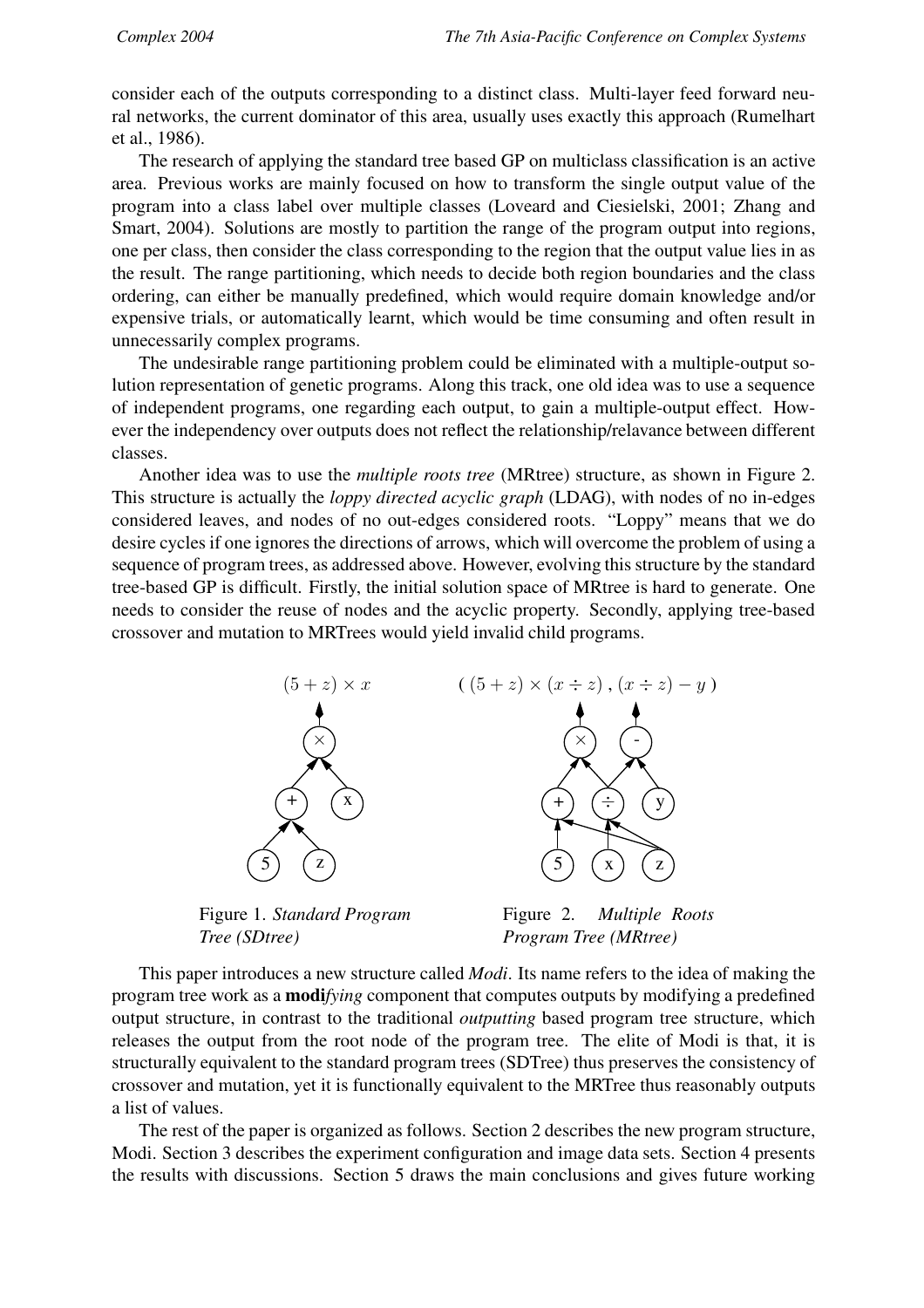directions.

# **2. The Modi Program Tree Structure**

#### *2.1 Modi Program Structure*

The Modi program structure has two main parts: (a) a program tree, and (b) an associated *output vector* for holding outputs, as shown in Figure 3.



Figure 3. *An example Modi program structure. (a) Modi program tree; (b) Output vector.*

Similarly to the standard program tree structure, the Modi tree also has a root node, internal nodes and leaf nodes. Feature terminals (slashed squares) and random constants (clear squares) form the leaf nodes. Operations in the function set form the root and internal nodes (circles).

Unlike the standard program tree structure, which outputs just one value (often a floating point number) through the root, our Modi program structure takes the *output vector* as the output space, hence produces multiple values, each of which corresponds to a single class in the multiclass classification problem.

The two parts of the Modi structure, the output vector and the Modi program tree, are not structurally connected but connected through some special function nodes, *Modi nodes* (grey circles). A Modi node has two roles: (1) It *updates* an element in the output vector that the node is pre-associated with, by adding its node value to the value of the vector element; (2) It passes the value of its right child node to its parent, so that the program tree can be continuously preserved.

Note that the output vector is considered *virtual* (that is why it is dashed in the figure), meaning that it does not physically "exist" (i.e. take up memory) other than the moment when the program is being evaluated. This means, during GP's evolutionary learning, output vectors of all programs "disappear" and only Modi program trees are active. Only in the program evaluation time, is the output vector realized and receives updating from the program tree.

### *2.2 Evaluating the Modi Program*

Figure 4 shows what happens while the example program is evaluated. Before the evaluation starts, the virtual output vector is initialized with zeros. During the evaluation, each *non*-Modi node passes its value to its parent, exactly the same as in the standard program tree. Modi nodes work differently. Each Modi node firstly uses its node value to update the output vector (shown as curved solid arrows), instead of passing the node value to its parent node as in the standard program tree (that is why the connection between modi nodes and their parents are shown in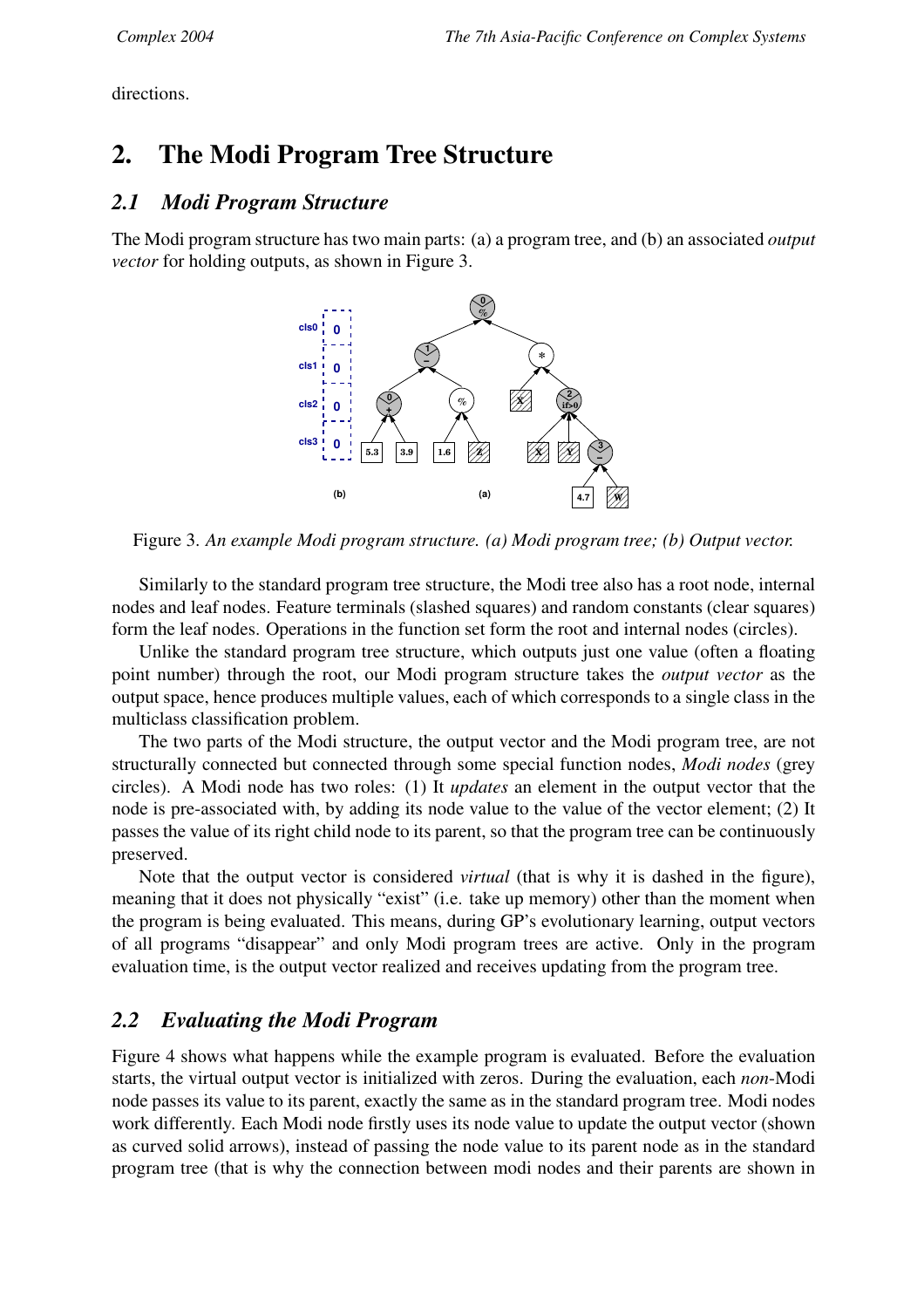fine un-arrowed lines). Modi nodes then passes on the value of its right child to its parent node (shown as dashed arrows). The consequence of the program evaluation is that the output vector gets properly updated by Modi nodes in the program tree. Multiple floating point numbers are then produced, each of which corresponds to a class. Finally, a voting strategy is applied to those outputs. The winner class (the one with the maximum value) is considered to be the class of the input pattern.



Figure 4. *Evaluation of the example Modi program structure.*

Consider a four class classification task with possible classes  $\{rat, cat,doq,pid\}$  and an object to be classified – *doggie*, represented by an input vector that consists of six extracted feature values  $[V, U, W, X, Y, Z] = [0.6, 5.7, 8.4, 2.8, 13.6, 0.2]$ . Assuming the Modi program shown in Figure 3 is the learnt classifier, feeding the input vector into the classifier would *modify* the output vector to  $[9.54, -4.1, 13.6, -3.7]$ , as shown in the left part of figure 4. Given this result, *doggie* is classified into the third class dog, as the third output 13.6 is the *winner*.

#### *2.3 The DAG (MRtree) Simulation Effect of Modi*



Figure 5. *Modi simulated graph/network classifier.*

Figure 5 is just a tidy-up redrawing of Figure 4 with the structural-used-only fine grey line removed. The figure clearly shows that the dynamic running effect of the Modi program actually simulates the MRTree that is a loppy *Directed Acyclic Graph*, although the real structure of Modi is just a normal tree plus a vector. Similarly to the multi-layer feed forward neural networks, which are also a kind of DAG, the Modi simulated DAG also has multiple layers, where leaf nodes form the input space, internal nodes extract higher level features, and output nodes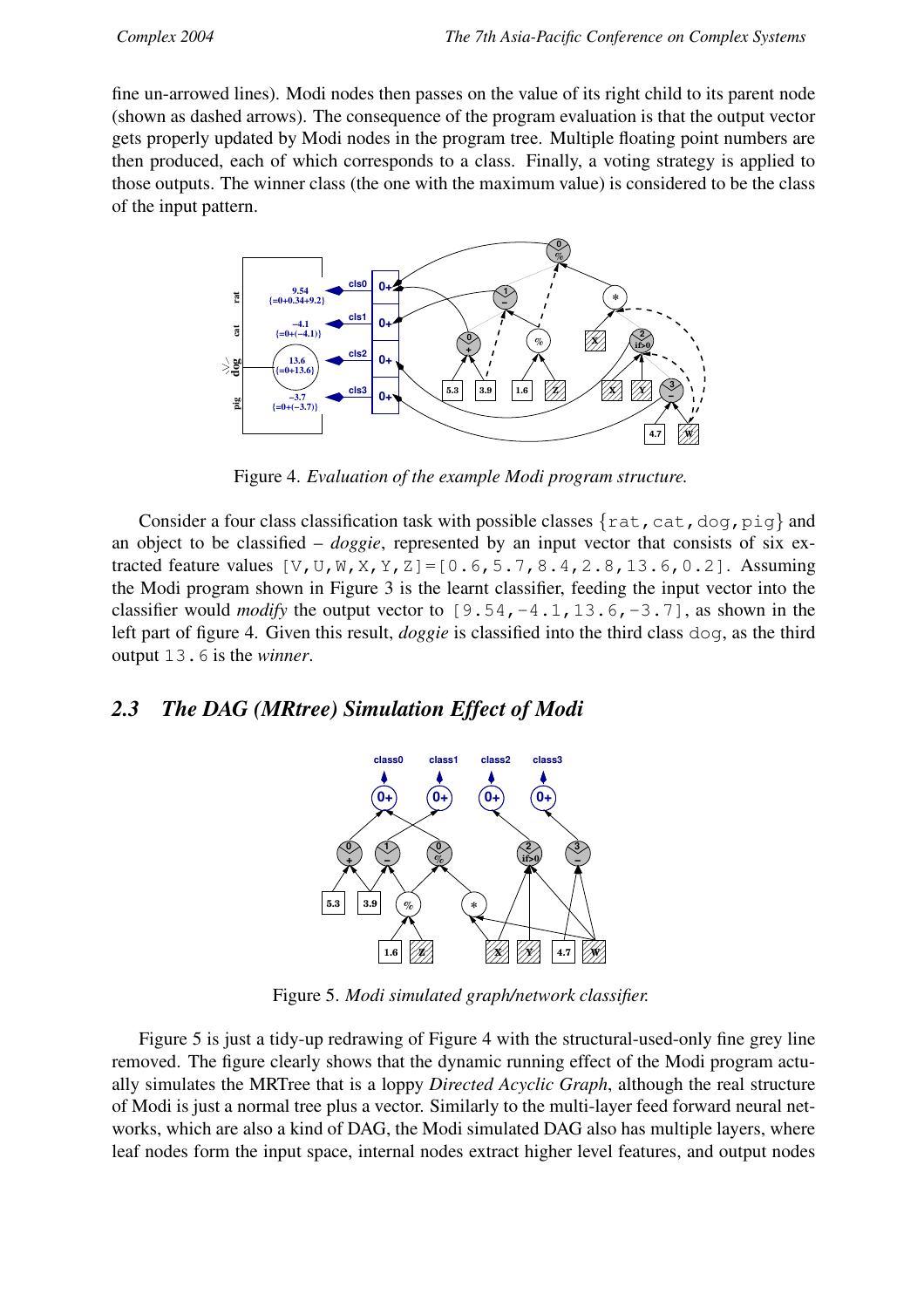are associated with class labels. However, it allows unbalanced structure, over-bipartite connections, and non-full connections between neighboring layers, which makes the representation much more flexible.

By the effect of *loppy*, the simulated MRtree structure also allows the *reuse* of child nodes. Every right most child of the Modi node is reused by the Modi node itself and the parent of the Modi node, resulting in a two-way reuse. Multi-way reuse is also possible by a sequence of hierarchically connected Modi nodes, as shown at the bottom right corner around the feature terminal node *W*.

### *2.4 Modi Program Generation and Modi Rate* µ

Compared with SDTree, the initial generation process of Modi trees has one more step to consider, namely the distribution of Modi nodes. This includes two points:

**point1:** How to choose Modi nodes, and

**point2:** How to assign output vector's cell indices to the Modi nodes we would have chosen.

The solution of the first point consists of three rules: 1) All leaf nodes are not Modi since a Modi node requires at least one child; 2) The root node is always Modi, so that we can guarantee that no part of the Modi tree is useless, as we do not make explicit use of the value released from the tree root; 3) For intermediate nodes, the probability of a node to be set to Modi is defined by an offline settable constant  $\mu$ , the *Modi Rate*. Modi Rate is a predefined setting of the GP evolutionary learning system. It is in the form of a real number  $\mu \in [0, 1]$ , which refers to the probability of an intermediate node to be set as Modi. In other words,  $\mu$  is the expected percentage of Modi nodes over all intermediate nodes in programs of the initial population. The higher the Modi Rate, the more function nodes in initial programs would be Modi.

The solution of the second point is just a uniform distribution. Cell indices of the output vector are assigned uniformly across all Modi nodes. With this solution, it is possible to produce Modi programs that do nothing on some of the output vector cells, in which case the output value from those cells would always be zero.

### *2.5 Modi Characteristics Summary*

The Modi program has two major properties: 1) It can produce multiple related outputs, thus classifiers of this kind can determine the class of the input object by simply voting as in neural networks. In this way, the complex translation from a single floating point value to multiple class labels can be avoided. 2) During the evolution, the Modi program structure is just like a standard program tree, thus take the advantages of the standard GP systems.

# **3. Experimental Configuration**

### *3.1 Image Data Sets*

In the following experiments, we used four data sets providing object classification problems of varying difficulty. Example images are shown in Figure 6.

The first set of images (Figure 6a) was generated to give well defined objects against a relatively clean background. The pixels of the objects were produced using a Gaussian generator with different means and variances for each class. Three classes of 960 small objects were cut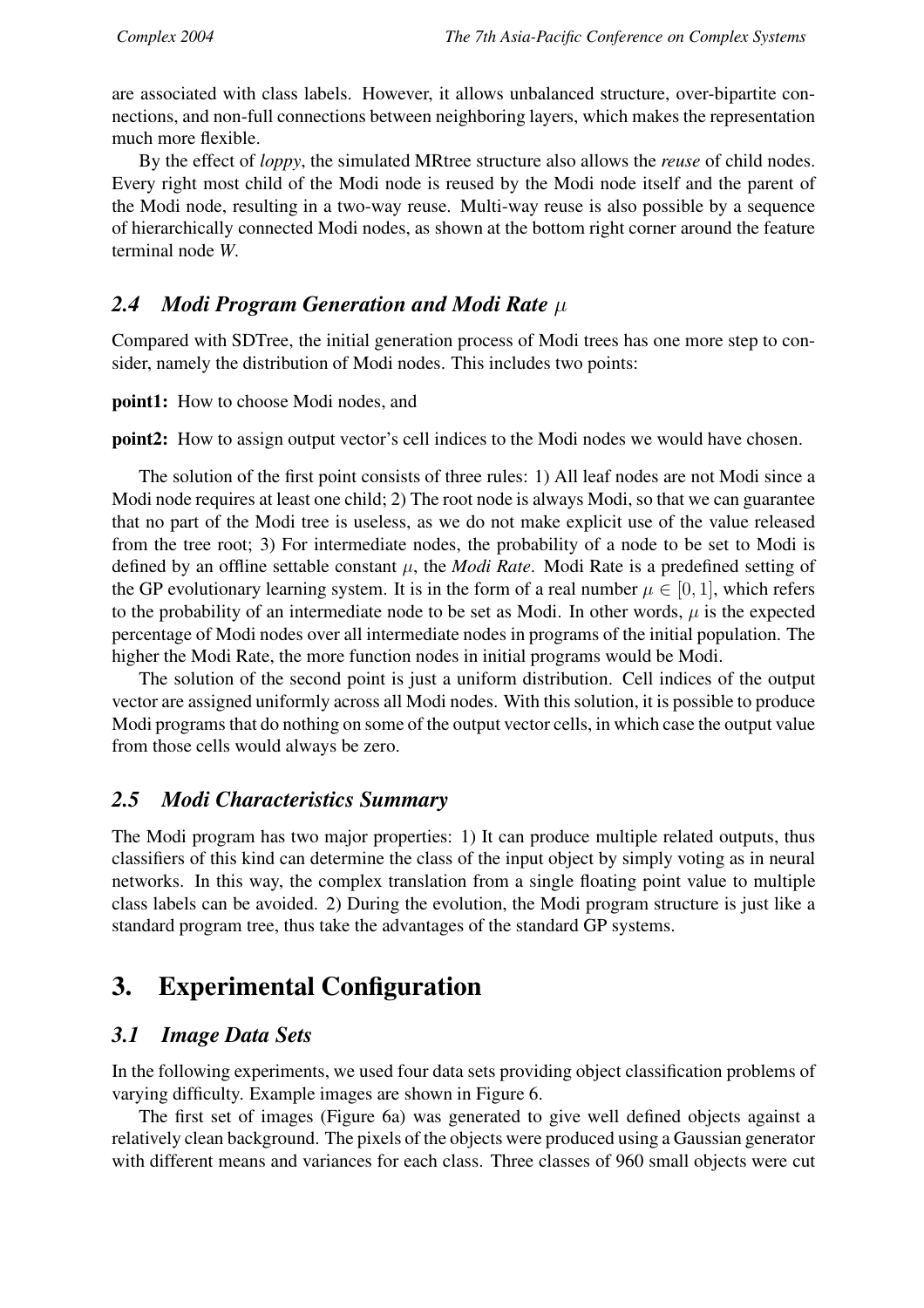

Figure 6. *Sample Data sets. (a) Shapes; (b) Coins; (c) Digits15; (d) Digits30.*

out from those images to form the classification data set. The three classes are: black circles, grey squares, and light circles. For presentation convenience, this data set is referred to as *shape*.

The second set of images (Figure 6b) contains scanned 5 cent and 10 cent New Zealand coins. The coins were located in different places with different orientations and appeared in different sides (head and tail). In addition, the background was cluttered. We need to distinguish different coins with different sides and different rotations from the background. Five classes of 801 object cutouts were created: 160 5-cent heads, 160 5-cent tails, 160 10-cent heads, 160 10 cent tails, and the cluttered background (161 cutouts). Compared with the *shape* data set, the classification problem in this data set is much harder. Although these are still regular, man-made objects, the problem is very hard due to the noisy background and the low resolution.

The third and the fourth data sets are two digit recognition tasks, each consisting of 1000 digit examples. Each digit example is a  $7\times7$  bitmap image object. In the two tasks, the goal is to automatically recognize which of the 10 classes (digits 0, 1, 2, ..., 9) each pattern (digit example) belongs to. Note that all the digit patterns have been corrupted by noise. In the two tasks (Figures 6c and 6d), 15% and 30% of pixels, chosen at random, have been flipped. In data set 3, while some patterns can be clearly recognized by human eyes such as "0", "2", "5", "7", and possibly "4", it is not easy to distinguish between "6", "8"and "3", even "1" and "5". The task data set 4 is even more difficult — human eyes cannot recognize majority of the patterns, particularly "8", "9" and "3", "5" and "6", and even "1", "2" and "0". In addition, the number of classes is much larger than that in tasks 1 and 2, making the two tasks even more difficult.

For all the four data sets, the objects were equally split into three separate data sets: one third for the training set used directly for learning the genetic program classifiers, one third for the validation set for controlling overfitting, and one third for the test set for measuring the performance of the learned program classifiers.

#### *3.2 GP System Customization*

In this approach, the feature terminals consisted of four local statistical features extracted from the object cutout examples in the first two tasks, and just 49 pixel values in the third and fourth tasks. The function set consisted of the four standard arithmetic operators and a conditional operator. The division operator represents a "protected" division in which a divide by zero gives a result of zero. The conditional operator returns its second argument if its first argument is negative, and otherwise returns its third argument.

The ramped half-and-half method (Banzhaf et al., 1998; Koza, 1994) was used to generate the initial population and for the mutation operator. The proportional selection mechanism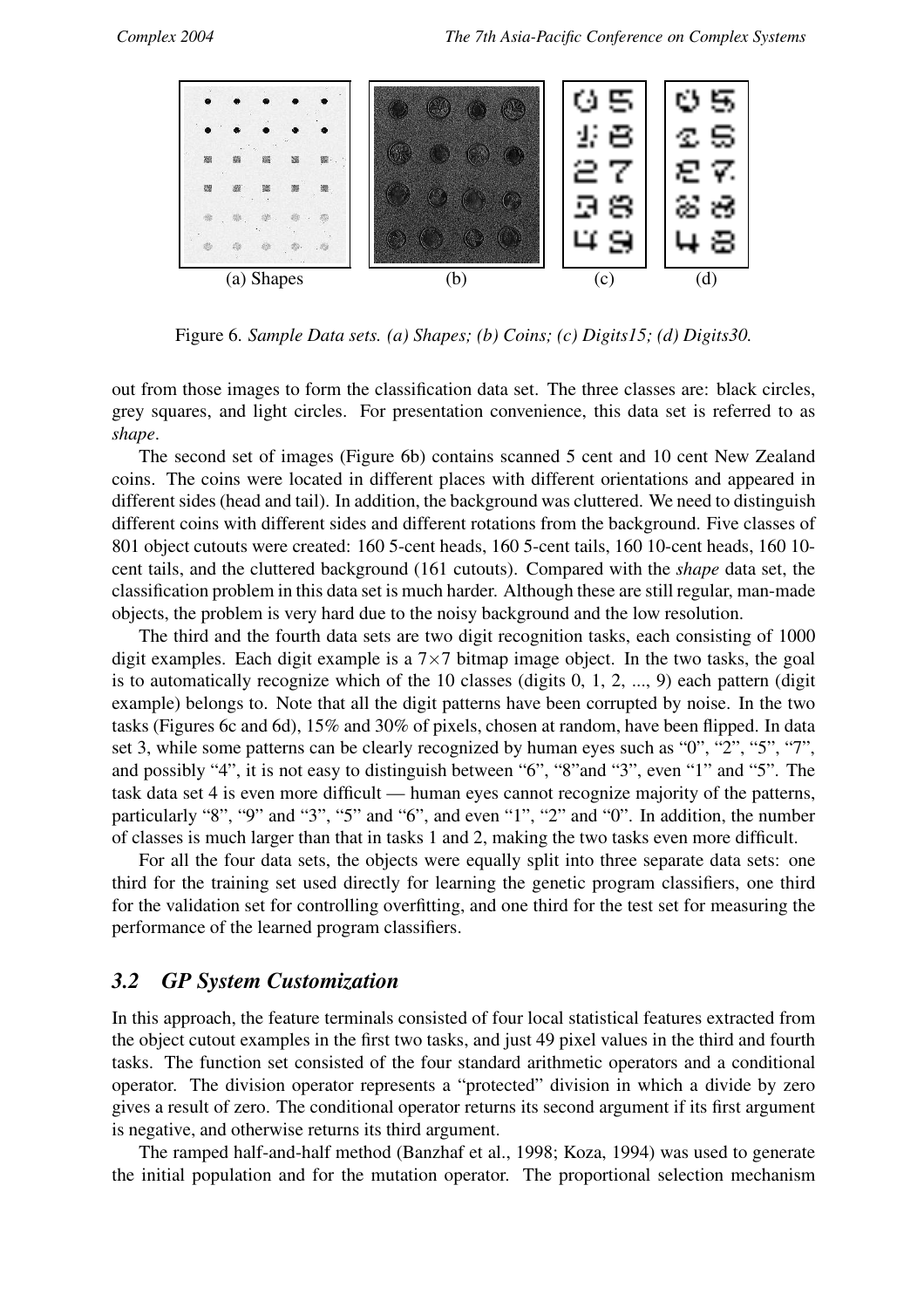and the reproduction, crossover and mutation operators (Banzhaf et al., 1998) were used in the learning process. We used reproduction, mutation, and cross over rates of 10%, 30%, and 60%, respectively. The program depth was initialized from 3-6, and can be increased to 7 during evolution. The population size was 500. The evolutionary process was run for a maximum of 50 generations, unless it found a program that solved the problem perfectly (100% accuracy), at which point the evolution was terminated early.

### *3.3 Other Configurations*

- 1. all experimental results presented are an average over 50 runs on an identical experimental setting and a different starting point.
- 2. The new approach (Modi-GP) will be compared with a basic GP approach (*Basic-GP*). The Basic-GP is the standard tree based GP approach, which uses Static Range Selection (Loveard and Ciesielski, 2001) as the classification strategy for converting the single output value of the learnt genetic program to class labels.

### **4. Results and Discussion**

#### *4.1 Overall Classification Performance*

The new Modi approach and the basic GP approach are compared under the same experimental setting on the four datasets described previously. The best results are shown in Table 1. For the shape data set, both approaches did pretty well as the task is relatively easy. In particular, the Modi approach almost achieved perfect results. For the coin data set, as the task is harder, the Modi approach achieved 93.89% accuracy, 8.67% higher than the basic GP approach. For the two digit data sets, the Modi approach performed much better than the basic GP, with improvements of more than 10%. In particular, for task four, where even human eyes could only recognize a small part of the digit examples, the GP approach with Modi program structure can achieve 54.45% on the classification accuracy, meaning that over half of the digits were correctly recognized. These results suggest that the new Modi approach can perform better than the basic GP approach for these object classification programs, particularly for relatively difficult tasks.

| Methods/            | Data Sets    |       |         |            |  |  |  |
|---------------------|--------------|-------|---------|------------|--|--|--|
| Improvement         | <b>Shape</b> | Coin  | Digit15 | Digit $30$ |  |  |  |
| Modi-GP $(\%)$      | 99.77        | 93.89 | 68.11   | 54.46      |  |  |  |
| Basic-GP $(\% )$    | 99.40        | 85.22 | 56.85   | 44.09      |  |  |  |
| Improvement $(\% )$ | በ 37         | 8.67  | 11.26   | 10.37      |  |  |  |

|  |  |  |  |  | Table 1. A comparison of results between the new Modi approach and the basic GP approach. |  |  |
|--|--|--|--|--|-------------------------------------------------------------------------------------------|--|--|
|--|--|--|--|--|-------------------------------------------------------------------------------------------|--|--|

Note that we also examined this approach on other data sets and the results showed a similar pattern. Details can be seen from Appendix 1.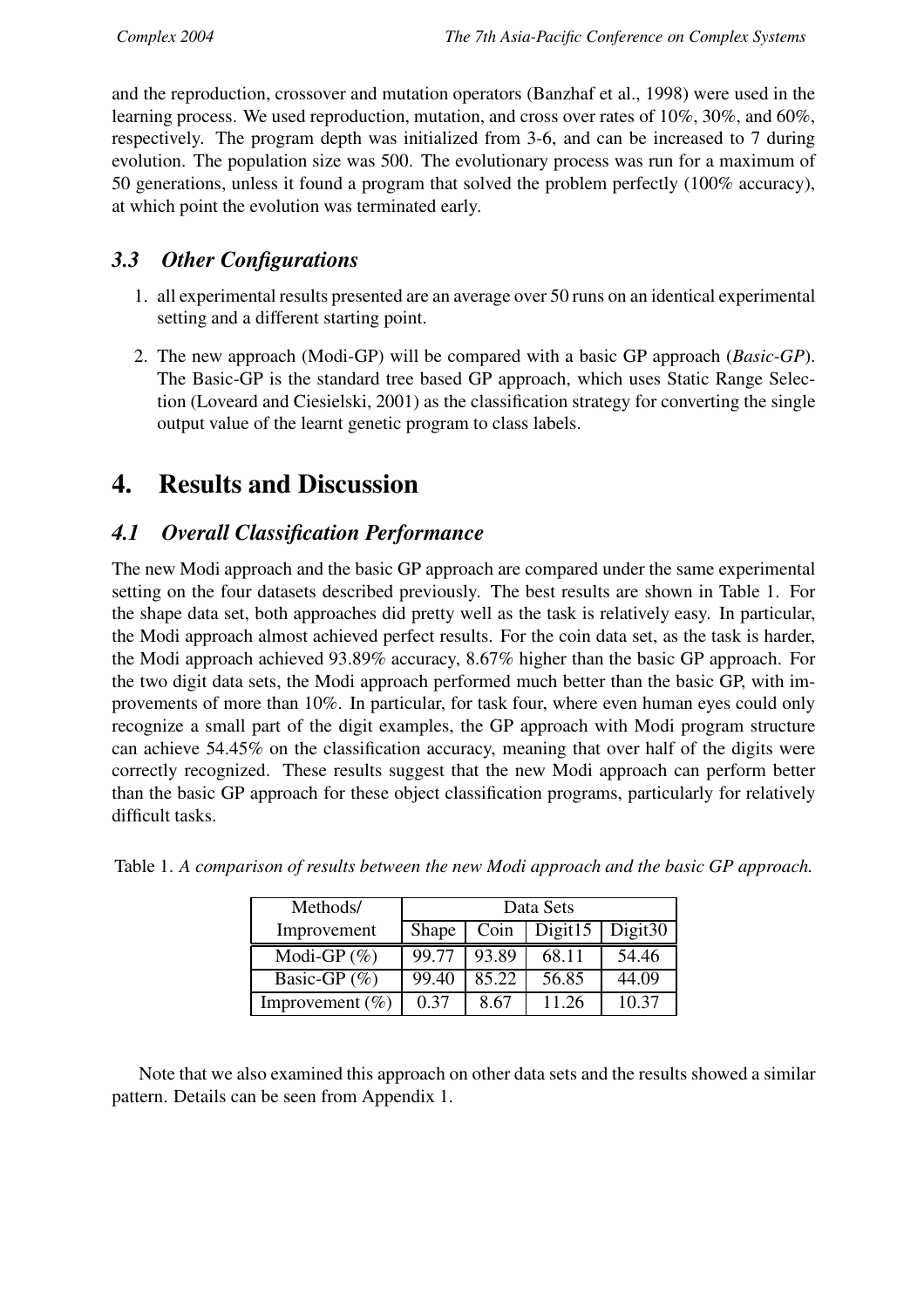### *4.2 The Effect of Modi Rate* µ

To investigate the effect of Modi rates in the Modi patched GP system, we did four groups of experiments on the four data sets using different Modi rates ranging from 0.0 to 1.0. Modi rate of 0.0 means that in the initial population, only the root node of each tree is a Modi node (although there could be more by the learning); Modi rate of 1.0 would mean that all non-leaf nodes are Modi nodes.

The results are shown in Figure 7 in terms of the improvement of the Modi approach over the basic GP approach. It shows that the Modi rate does affect the performance. However, the influence of Modi rates is not consistently proportional across different tasks, provided by that curves in the figure are not parallel with each other. Experiments have also shown that too big and too small Modi rates are not good, though rates in the middle range would not cause big distinction on the result of the learning. In other words, blindly pick up one modi rate in the middle range could guarantee an improvement over the basic GP approach. According to our future observation over experimenting on 15 different datasets (see appendix), a modi rate between 0.3–0.6 is a good range to start searching on. This can be considered as a heuristic for the exhaustive search over different Modi rates.

In a theoretical sense, the "middle-range modi rates are good" observation suggests that in the initial population, programs with neither too many modi nodes nor too few modi nodes are convenient for GP to *start evolving on*. This is reasonable because the interpretation of the modi rate is just the expected percentage of *reuses* and the expected times of output vector updating in the initial programs. Too low reuse and output vector updating definitely reduce the power of the program, whereas too high case makes the reusing and updating effect unnecessarily messy.



Figure 7. *Effect of different Modi rates.*

#### *4.3 Analysis of the Results*

The result of the two digit datasets are worse than the shape and the coin datasets. This is mainly due to the difficulty of the classification problem, plus that the program size (program tree depth) was set to be too small. A small program size causes two problems: (1) The evolved program would not have enough leaf nodes for handling input features, particularly when the number of input features is large, say 49 for the digits. Modi's *reusability* helps on this problem, though cannot generally fix it. 2) The probability of producing sufficient Modi nodes so that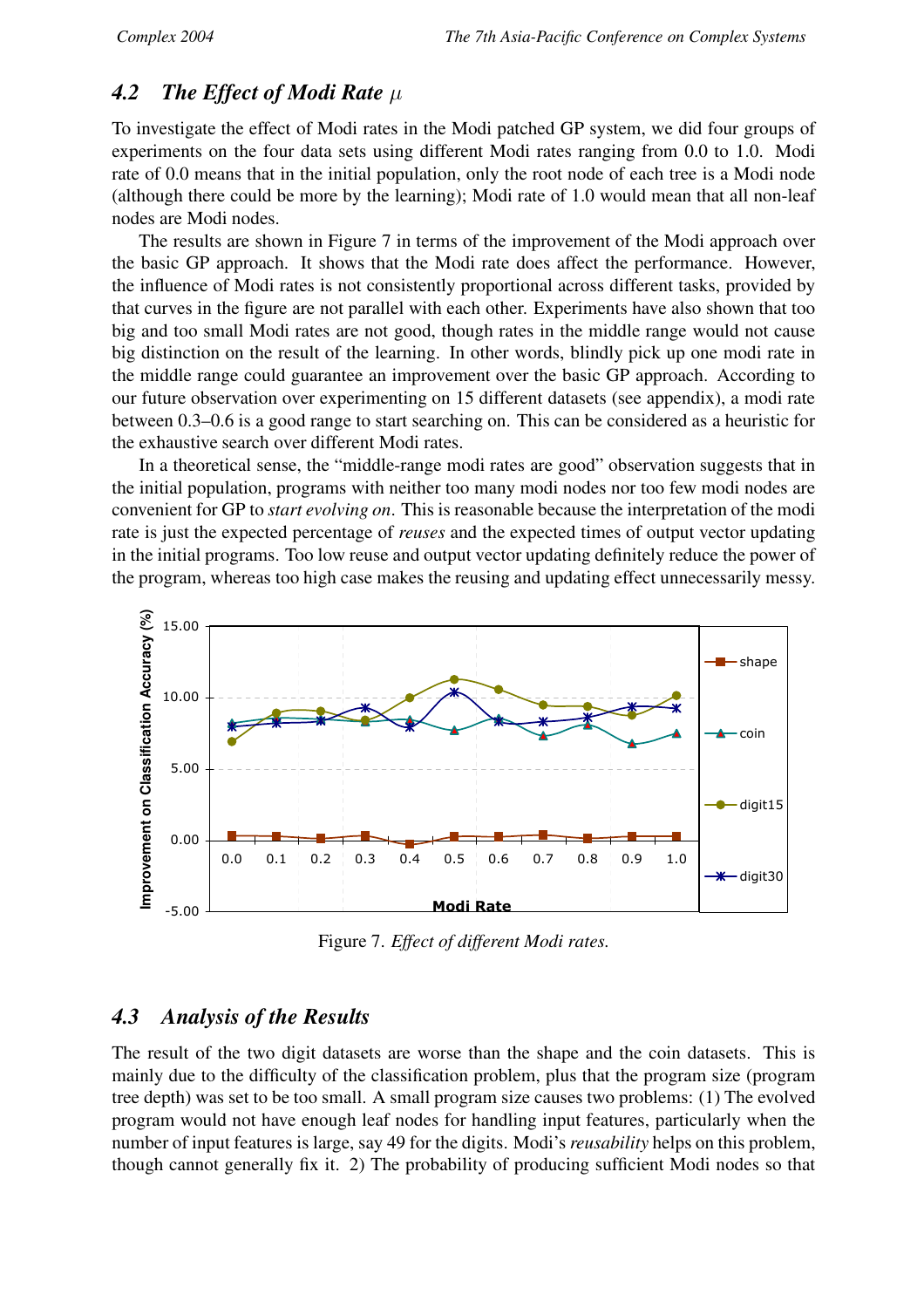they all together go across the entire output vector would be very small, particularly when there are a large number of classes to be classified, say 10 for the digits. This problem reveals a disadvantage of the Modi structure, that is, it could require a larger program size than the standard program tree structure.

We originally expected a small Modi rate from 0.0 to 0.1 would lead to very bad results. However, the effect of Modi rates in the experiments was not as large as we expected. This is because we used a large size of population (500), so that the population as a whole provides sufficient Modi nodes that the *best* evolved program can use.

#### *4.4 Efficiency Analysis*

While the running times of the best evolved programs of both GP systems in testing (classification) are similar, Modi-GP is more time consuming than Basic-GP in terms of the training time. Theoretically there are two possible reasons for the slow training time: 1) the running of a single evolution is slower; 2) Modi-GP converges slower on a data set, namely it needs more evolutions to reach a satisfactory training state (say, perfect classification accuracy). Modi-GP falls into the first case. For the second one, it is actually the other way round.

Modi-GP is relatively slower for a single evolution because the most time consuming part in each evolution is to evaluate the fitness of each program in the population. However the program tree evaluating of modi tree is in general slower than the SDTree. This is because the modi nodes in the new structure have an extra task to do, which is to update the output vector.

For the second point, we happily observed that, Modi-GP actually converges much faster than Basic-GP in our experiments. For simple classification tasks such as the shape data set, Modi-GP can terminate on just a couple of evolutions. By applying the *No Free Lunch* Theorem inversely, we theoretically conclude that Modi-GP is more appropriate than Basic-GP on multiclass classification, which is consistent with our experimental results.

Although Modi-GP is able to converge faster to the optimal solution, for hard problems such as the digit data sets, in which both Modi-GP and Basic-GP are not able to terminate within the fifty generation limits, the training time of Modi-GP is higher than Basic-GP.

### **5. Conclusions**

This paper describes a virtual program tree structure that simulates the effect of loppy directed acyclic graphs. While the programs with this structure makes multiple related outputs, the actual structure remains the standard tree and thus is naturally evolvable by the tree-based GP systems.

The structure was applied to a typical application domain that naturally fits in better with many-to-many solutions, namely multiclass classification. With the new multiple-output program tree, the awkward translation of the single number into multiple class labels was successfully avoided. This new approach was examined and compared with the basic GP approach on four object classification problems of increasing difficulty. Results showed that the new approach outperformed the basic approach on all the tasks.

The results also showed that different Modi rates lead to different results. Neither too small nor too large Modi rates were good. However, there did not seem to exist an efficient and reliable way of choosing a good Modi rate for a particular problem. Rates between 0.3 – 0.6 seemed to be a good range to start.

Although developed for object classification problems, this approach is expected to be general and can be applied to other problems, where multiple outputs are desired.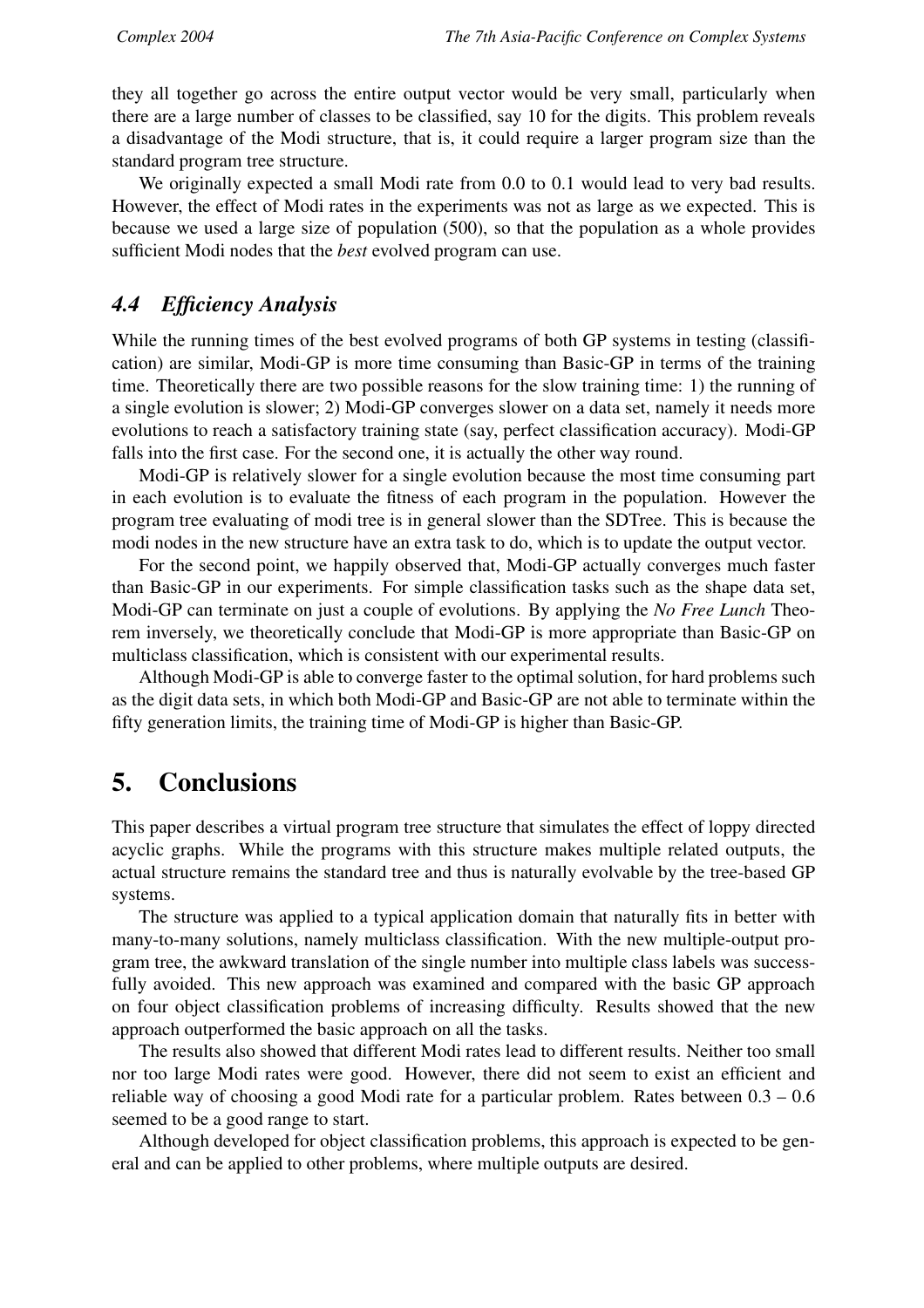### *5.1 Future Work*

The following points could be considered and investigated in the future:

- Note that the Modi structure gives us a *proper* subset simulation of the MRtree, but not a full set simulation. This means that the Modi structure can simulate some, but not all program structures of the MRtree. This is due to the fact that, in Modi, reuse connections (connections that cause child sharing) are simulated by the way Modi nodes pass values. Whether or not it is terribly functionally hurt needs to be further investigated in the future.
- For digit tasks, we will investigate a larger program size and examine whether the performance can be improved.
- We will investigate other solutions of the Modi node distribution problem other than just a uniform distribution. It is worth considering whether it is better to add more heuristic controls in the solution for fairer assignment.
- We would also like to investigate ways of extending the Modi idea to evolve neural networks and belief networks, thus producing a kind of *Skinnerian creature* other than the pure GP based *Darwinian creature*.

# **Acknowledgements**

We would like to thank Malcolm Lett and Will Smart in our genetic programming group and members in the AI research group particularly Peter Andreae and Marcus Frean for a number of useful discussions.

## **References**

- Wolfgang Banzhaf, Peter Nordin, Robert E. Keller, and Frank D. Francone. *Genetic Programming: An Introduction on the Automatic Evolution of computer programs and its Applications*. San Francisco, Calif. : Morgan Kaufmann Publishers; Heidelburg : Dpunkt-verlag, 1998. Subject: Genetic programming (Computer science); ISBN: 1-55860-510-X.
- Daniel Howard, Simon C. Roberts, and Richard Brankin. Target detection in SAR imagery by genetic programming. *Advances in Engineering Software*, 30:303–311, 1999.
- John R. Koza. *Genetic Programming I: on the programming of computers by means of natural selection*. Cambridge, Mass. : MIT Press, London, England, 1992.
- John R. Koza. *Genetic Programming II: Automatic Discovery of Reusable Programs*. Cambridge, Mass. : MIT Press, London, England, 1994.
- Nicholas J. Hopper and Mitchell L. Reierson. Genetic Programming: Impact of types on essentially typeless problems in GP University of Minnesota, Morris.
- Thomas Loveard and Victor Ciesielski. Representing classification problems in genetic programming. In *Proceedings of the Congress on Evolutionary Computation*, volume 2, pages 1070–1077, COEX, World Trade Center, 159 Samseong-dong, Gangnam-gu, Seoul, Korea, 27-30 May 2001. IEEE Press.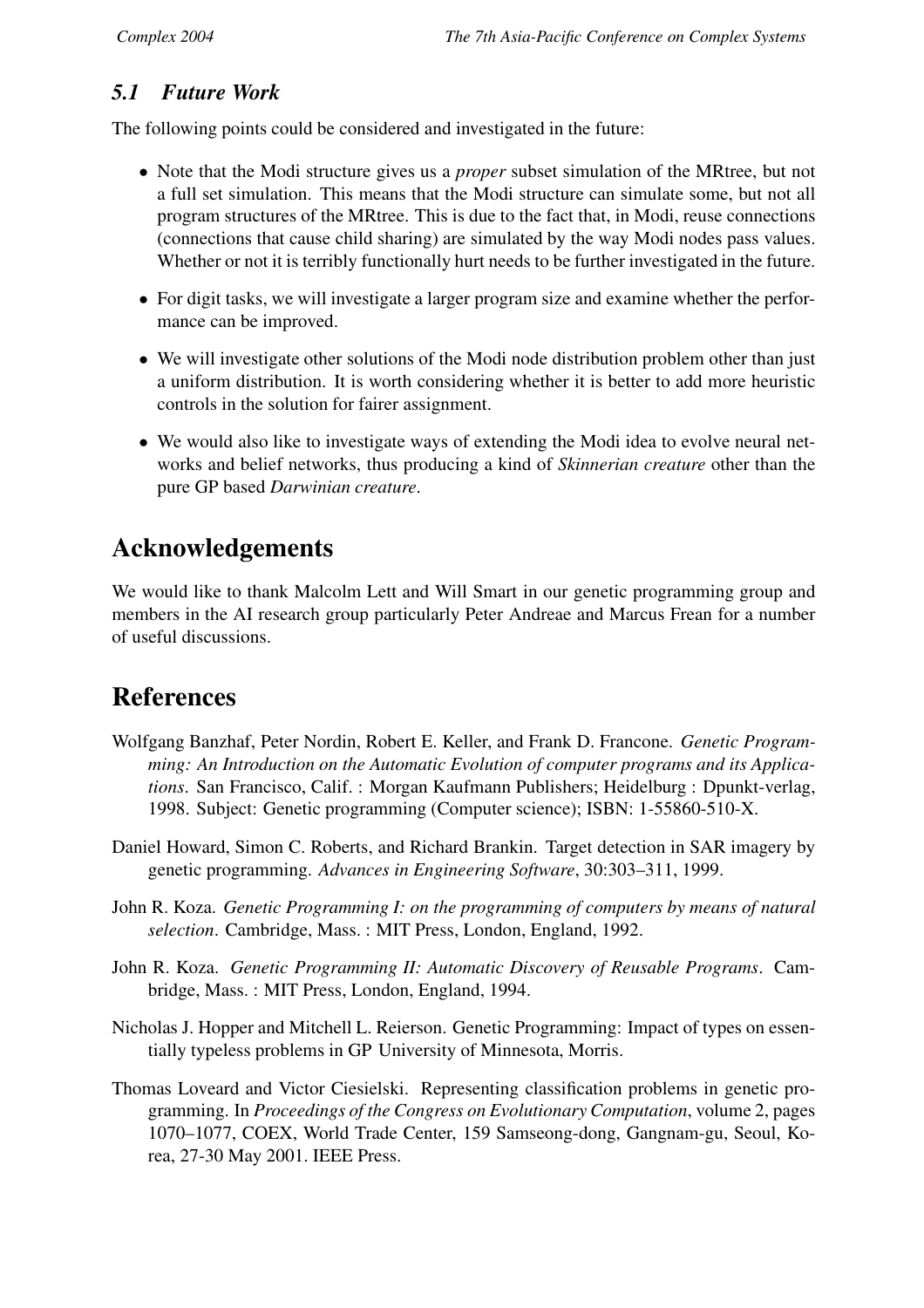- D.J.C. MacKay: *Information Theory, Inference, and Learning Algorithms*, Cambridge University Press (2003).
- D. E. Rumelhart, G. E. Hinton, and R. J. Williams. Learning internal representations by error propagation. In D. E. Rumelhart, J. L. McClelland, and the PDP research group, editors, *Parallel distributed Processing, Explorations in the Microstructure of Cognition, Volume 1: Foundations*, chapter 8. The MIT Press, Cambridge, Massachusetts, London, England, 1986.
- Will Smart and Mengjie Zhang. Classification strategies for image classification in genetic programming. In Donald Bailey, editor, *Proceeding of Image and Vision Computing Conference*, pages 402–407, Palmerston North, New Zealand, November 2003.
- Mengjie Zhang, Victor Ciesielski, and Peter Andreae. A domain independent window-approach to multiclass object detection using genetic programming. *EURASIP Journal on Signal Processing, Special Issue on Genetic and Evolutionary Computation for Signal Processing and Image Analysis*, 2003(8):841–859, 2003.
- Mengjie Zhang and Will Smart. Multiclass object classification using genetic programming. In Guenther R. Raidl, Stefano Cagnoni, Jurgen Branke, David W. Corne, Rolf Drechsler, Yaochu Jin, Colin Johnson, Penousal Machado, Elena Marchiori, Franz Rothlauf, George D. Smith, and Giovanni Squillero, editors, *Applications of Evolutionary Computing, EvoWorkshops2004: EvoBIO, EvoCOMNET, EvoHOT, EvoIASP, EvoMUSART, EvoS-TOC*, volume 3005 of *LNCS*, pages 367–376, Coimbra, Portugal, 5-7 April 2004. Springer Verlag.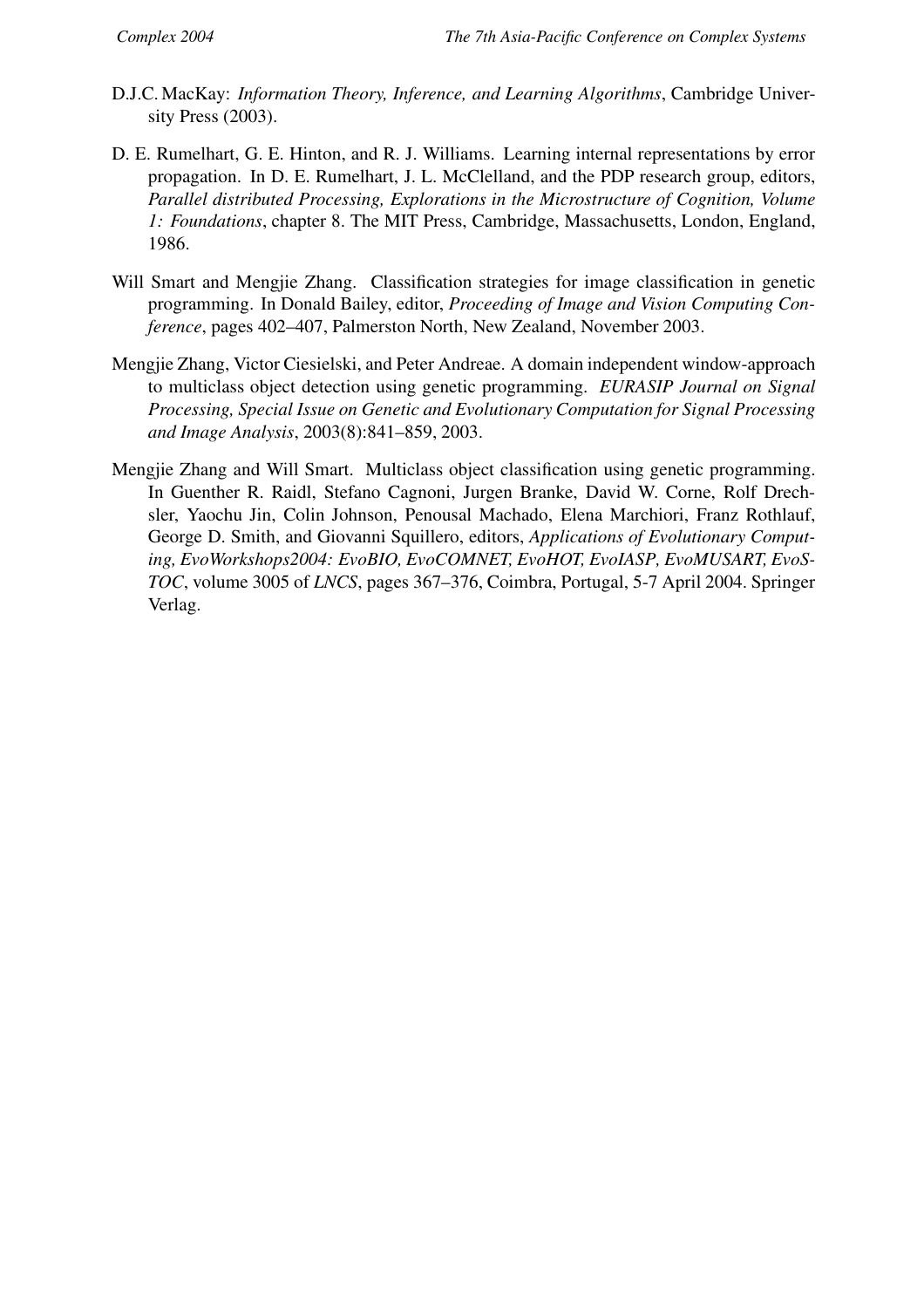# **Appendix 1 Further Experiments and Results**

This appendix describes more results of our new Modi approach compared with the standard GP approach on additional classification data sets. These results shows exactly the same patterns, which strongly support the conclusions previously made by additional evidence.

### *Appendix 11 Additional Data Sets*

For further testing the behaviour of Modi patched GP, we examined and compared the new Modi GP approach with the basic GP approach over 15 data sets. These include two simple shape data sets (squ-3 and squ-4), four New Zealand coin data sets (c-5c, c-10c, cEasy and cHard), and nine digit data sets (dig00, dig05, dig10, dig15, dig20, dig30, dig40, dig50 and dig60).

The six object classification tasks in the two shape and the four coin data sets are similar to those presented in section 3. Each of the nine digit recognition tasks involves a file (a collection) of binary digit images. Each file contains 100 examples for each of the 10 digits (0, 1, ..., 9), making a total number of 1000 digit examples. Each digit example is an image of  $7\times7$  bitmap. These tasks were chosen to provide classification problems of increasing difficulty. In all of these recognition problems, the goal isto automatically recognize which of the 10 classes (digits 0, 1, 2, ..., 9) each pattern (digit example) belongs to. Except for the first file which contains clean patterns, all data patterns in the other eight files have been corrupted by noise. The amount of noise in different files was randomly generated based on the percentage of flipped pixels and was given by the two numbers nn in the data set names, as described above.



Figure 8. *Sample images in the digit recognition tasks.*

Sample images/objects in the nine digit data sets are shown in Figure 8. The nine lines of digit examples correspond to the recognition tasks in the nine data sets. The first three tasks, one with clean data and two with only 5% and 10% of flipped rates, are relatively straightforward for human eyes, though there is still some difficulty in distinguishing between "3" and "9". With the increase of the flipped rate in these patterns such as task 4 and task 5, it becomes more